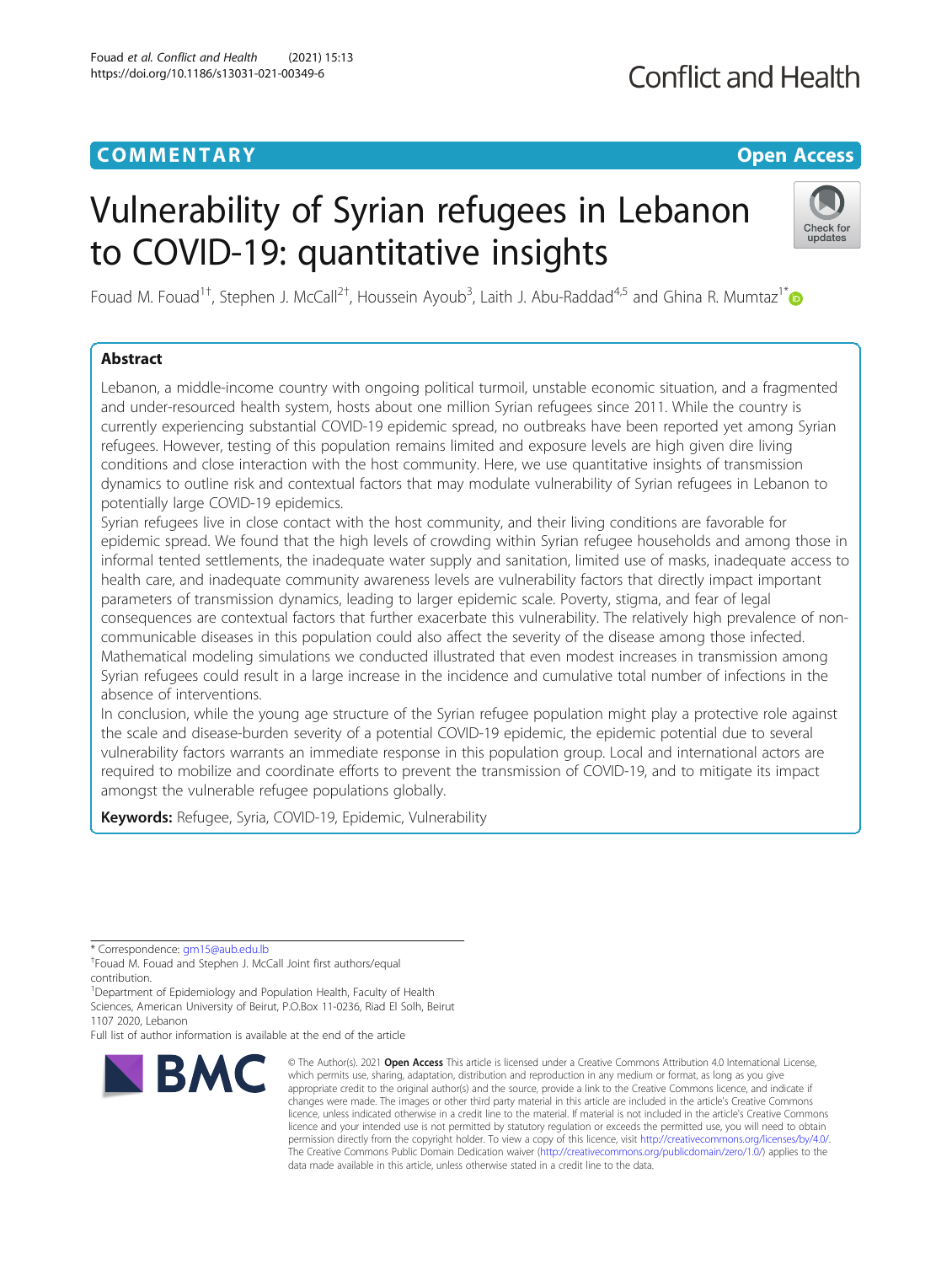#### Background

Since the start of the conflict in 2011, over 5.5 million people have fled Syria seeking refuge in neighboring countries [\[1](#page-4-0)]. Lebanon hosts the highest per capita number of refugees worldwide with approximately one million officially registered Syrian refugees [[1\]](#page-4-0). Only 20% of those have legal residency, which complicates an already challenging situation in terms of housing, securing livelihood, and access to health care, among others [[2\]](#page-4-0). About half of households live in extreme poverty and a large fraction continue to live in substandard settings [\[2](#page-4-0)]. Due to Lebanon's non-encampment policy, Syrian refugees are widely dispersed throughout the country, both in urban and rural areas. The majority live in residential (69%) and non-residential (11%) structures in the host community, while the remaining 20% reside in informal tented settlements [[2](#page-4-0)].

The protracted hosting of large refugee populations has placed additional strains on a middle-income country like Lebanon with ongoing political turmoil, unstable economic situation, and a fragmented, highly privatized, and under-resourced health care system. Since October 2019, Lebanon has been witnessing a popular uprising amidst an unprecedented economic crisis, which was further exacerbated by the emergence of the coronavirus disease 2019 (COVID-19) pandemic. In fear of a rapidly growing epidemic for which the health care system is largely unprepared, the government imposed early population lockdown which successfully suppressed the epidemic until July 2020 when infection spread resurged following rapid easing of restrictions. The August 4 Beirut port blast, which shattered the city and caused a large number of casualties, added further complexity to an already fragile situation. Several hospitals with large COVID-19 units were destroyed and the others were flooded with the injured, overstretching health care infrastructure and capacity. As of February 28, 2021, there were over 375,000 confirmed COVID-19 cases and 4, 692 deaths, with hospitals in the country working near or at full capacity.

Despite substantial scale-up of the country's testing capacity over time, testing of Syrian refugees has remained limited. As of July 10, 125 positive cases were confirmed among Syrian refugees, all of whom were identified in urban areas through contact tracing in clusters that were found among the local population  $[3]$  $[3]$ . Since the majority of the refugees live in the host community, their level of exposure is high due to close interaction with the wider population who is currently experiencing large epidemic expansion with a positivity rate close to 15%. Except for one national campaign conducted by UNHCR in informal settlements and

collective shelters in June and where no cases were identified [[3\]](#page-4-0), there is no systematic testing of refugees living in these settings. While they may be relatively shielded due to lower contact with the host community and higher concentration of humanitarian efforts in the settlements, their living conditions create favorable context for a potentially large outbreak if the virus is introduced into these settings.

Refugees worldwide have been shown to have an increased vulnerability to infectious disease outbreaks compared to host populations [[4\]](#page-4-0), and COVID-19 is expected to be no exception. Despite some recent commendable efforts by UNHCR in scaling up preparedness plans [\[5](#page-4-0)], the response among the Syrian refugee population remains insufficient, particularly in terms of surveillance. In this commentary, we use quantitative insights of transmission dynamics to outline risk and contextual factors that may modulate vulnerability to potentially large COVID-19 epidemics among Syrian refugees in Lebanon.

#### Vulnerabilities among refugees

#### Risk factors directly impacting transmission dynamics

In an epidemic, an important parameter providing an indication of the potential spread of an infection is the basic reproductive number  $(R_0)$  - defined as the average number of infections generated by one infected individual in a fully susceptible population in the absence of public health interventions.  $R_0$  can be expressed simplistically as:  $R_0 = c \times p \times D$  where c is the contact rate, p is the probability of transmission per contact, and  $D$  is the duration of infectiousness. To illustrate the impact of the basic reproductive number on the extent of infection spread and, hence, the scale of the epidemic in any given population, we conducted mathematical modelling simulations of COVID-19 epidemics based on data from China. The methodology used to generate these scenarios is described in detail in another publication [[6](#page-4-0)]. The simulations show that relatively modest increases in  $R_0$ by 10, 20 and 30% result in a large increase in the incidence and cumulative total number of infections in the absence of interventions (Fig. [1\)](#page-2-0). Such an increase in  $R_0$ in an eventual epidemic in the Syrian refugee population in Lebanon is plausible for several reasons described below. The link of each one of these risk factors to  $R_0$ parameters is further summarized in Table [1](#page-2-0).

1. The physical environment in which refugees reside may be one of the key factors that increase the likelihood of a large outbreak upon virus introduction. Syrian refugees have an average household size of five individuals, with 23% having more than seven members [[2](#page-4-0)]. One-third of households are overcrowded, defined as having less than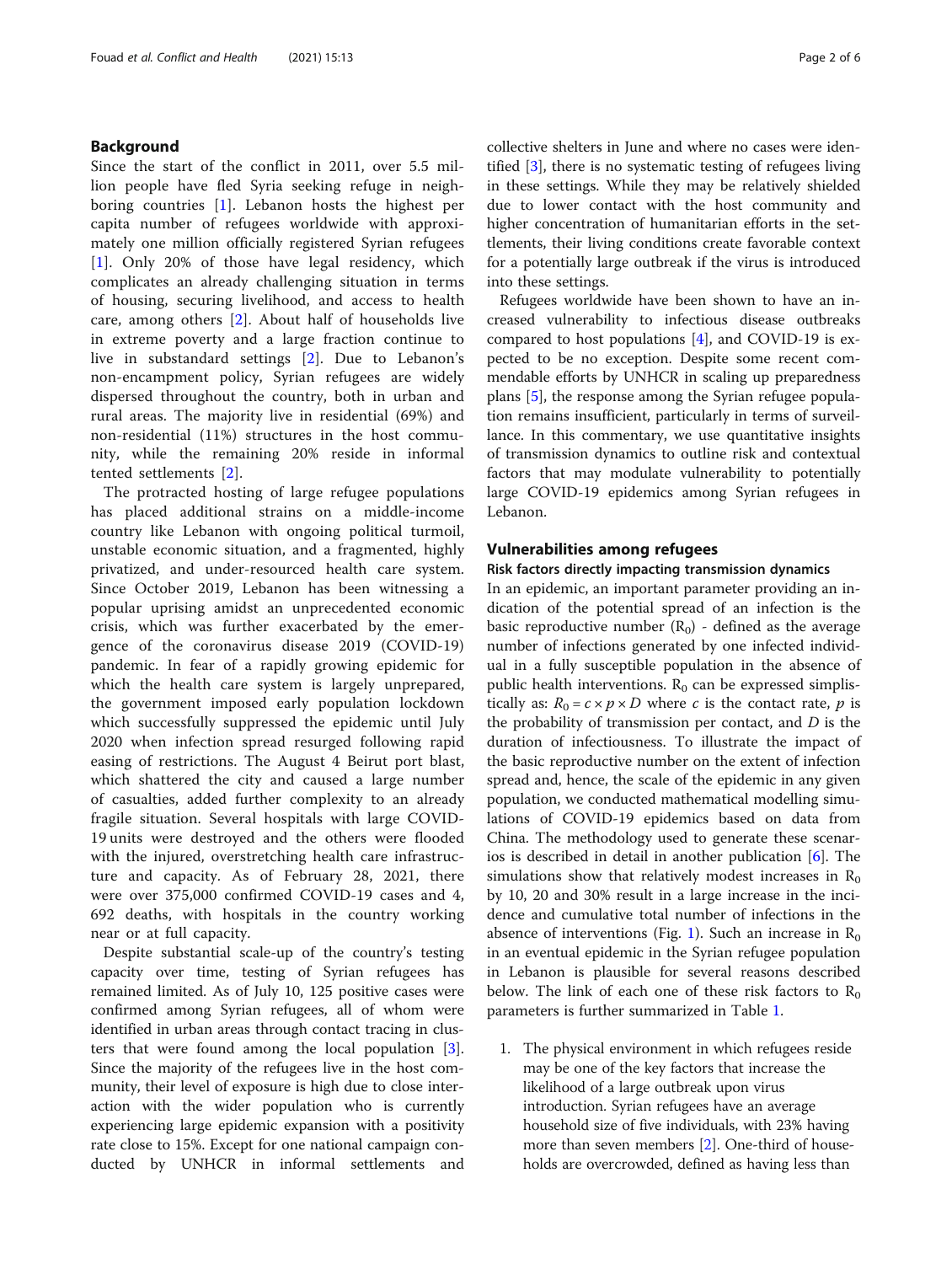<span id="page-2-0"></span>

 $(R<sub>0</sub>)$  by 10, 20, 30, and 40% compared to baseline

 $4.5$ m<sup>2</sup>/person; and this proportion is highest in informal tented settlements at 46% [\[2\]](#page-4-0). Here, tents are usually packed tightly together, increasing the likelihood of contact between households. Consequently, physical distancing within crowded households is virtually impossible, and there is potentially a high rate of social contacts between refugee households, especially in informal tented settlements. Crowding impacts all three parameters of the  $R_0$  equation: a lack of physical distance between individuals increases the probability of transmission  $(p)$ ; densely populated shelters increase the contact rate  $(c)$ ; and inability to isolate (or quarantine) for those infected (or exposed) effectively increases the duration of infectiousness (D).

2. Inadequate access to clean water precludes the recommended prevention measures of hand/face washing and hence is likely to increase the

transmission probability per contact  $(p)$ . It has been estimated that 26% of Syrian refugee shelters in Lebanon lack basic sanitation services, which increases to about 40% in informal settlements [[2](#page-4-0)]. On average, water supply costs US\$48 US per household per month, a sizeable fraction of the average per capita weekly income of US\$70 [\[2](#page-4-0)].

3. Inadequate access to and use of protective measures such as masks remain a concern among the refugee population due to low levels of awareness, low perceived risk of infection, cost considerations, and other factors. This puts refugees at higher risk of contracting the infection by increasing the transmission probability per contact  $(p)$ . With mounting evidence on efficacy, universal mask wearing by the public has become the recommended policy to reduce transmission of

| <b>Risk factor</b>                                        | Consequence                                              | Effect on $R_0$ parameters                              |
|-----------------------------------------------------------|----------------------------------------------------------|---------------------------------------------------------|
| Crowded physical environment                              | · Increased contacts between households                  | $\cdot$ Increase in the contact rate (c)                |
|                                                           | • Increased contacts within households                   | $\cdot$ Increase in the contact rate (c)                |
|                                                           | • Short physical distance between members of a household | $\cdot$ Increase in the probability of transmission (p) |
|                                                           | · Inability to isolate or quarantine                     | $\cdot$ Increase in the duration of infectiousness (D)  |
| Inadequate access to clean water                          | • Precludes hand/face washing and surfaces cleaning      | $\cdot$ Increase in the probability of transmission (p) |
| Inadequate access to protective<br>measures such as masks | • Increased spread of respiratory droplets               | $\cdot$ Increase in the probability of transmission (p) |
| Inadequate access to health care                          | • Precludes diagnosis and isolation                      | $\cdot$ Increase in the duration of infectiousness (D)  |
| Inadequate community awareness                            | • Delay to isolate or quarantine                         | $\cdot$ Increase in the duration of infectiousness (D)  |

| <b>Table 1</b> Vulnerability risk factors among Syrian refugees in Lebanon and their impact on the basic reproductive number (R <sub>0</sub> ) |  |  |
|------------------------------------------------------------------------------------------------------------------------------------------------|--|--|
|------------------------------------------------------------------------------------------------------------------------------------------------|--|--|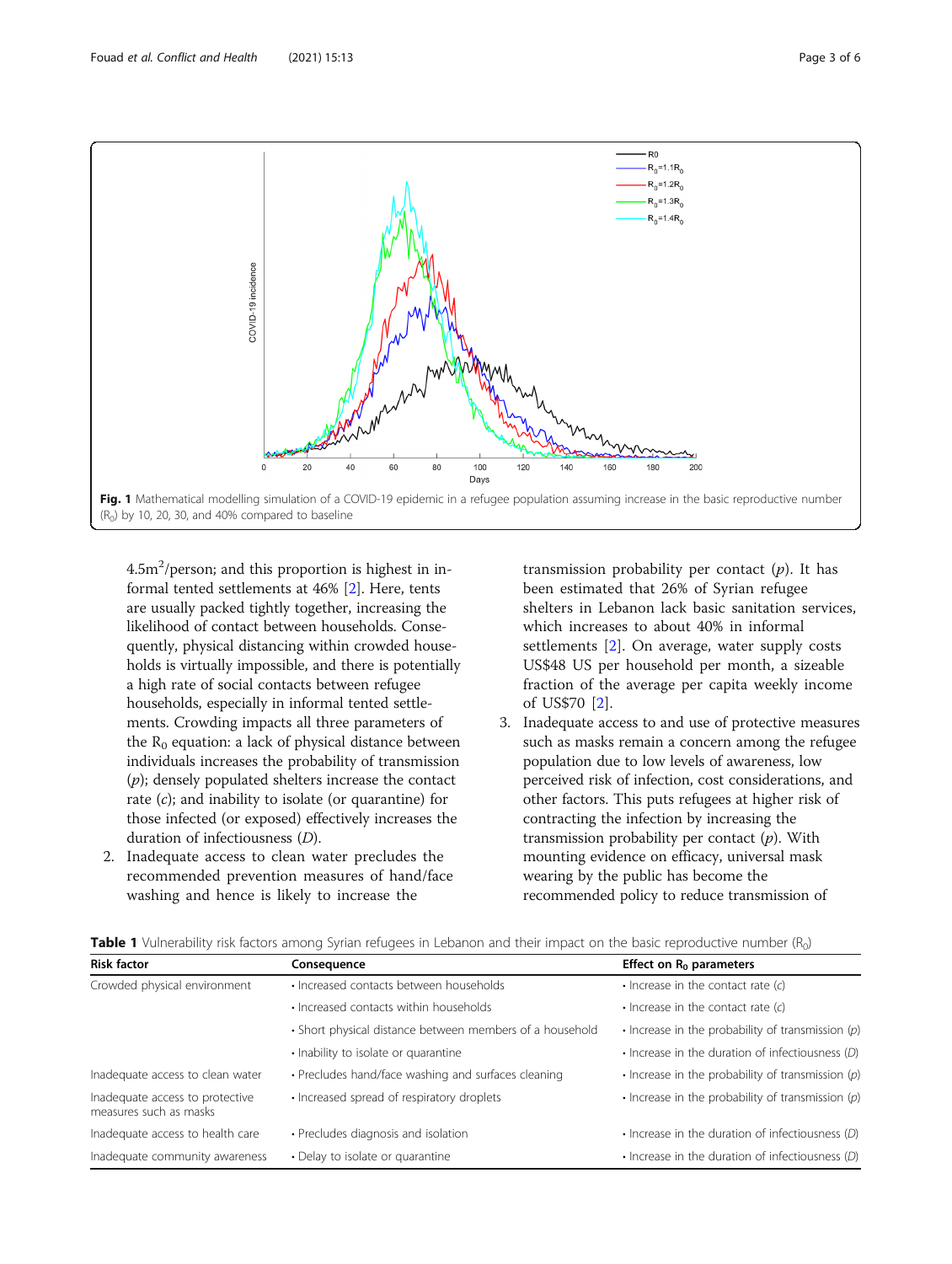COVID-19 [[7](#page-5-0)–[9](#page-5-0)], especially given the role of asymptomatic transmission. While humanitarian agencies have distributed hygiene kits including masks and soap bars, these efforts remain limited to refugees living in informal tented settlement and collective shelters [\[5](#page-4-0)], leaving out refugees in residential settings who have the highest rates of interaction with the host community.

- 4. While the infection does not discriminate between host populations or refugees, differential access to health care may impact the dynamics of the epidemic or its disease burden implications in the two populations. Outside of the ongoing epidemic, Syrian refugees experience numerous barriers to health care, such as cost, perceived low prioritization, and stigmatization which result in unmet health care needs [[10](#page-5-0)]. It is estimated that in 2019, 13% had no access to any primary care and 24% did not have access to secondary healthcare [[2](#page-4-0)], which may preclude diagnosis and isolation (hence effectively increasing D), and might contribute to further transmission to members of the households or wider community. Also, Lebanon already has an under-resourced health system and overall weak surveillance system with limited laboratory and testing facilities that may be prioritized for the host population. By the end of the first major lockdown on April 27, about 26,000 tests had been completed, none of which were among Syrian refugees. The first, and so far only, national testing campaign in informal settlement took place in June [\[3](#page-4-0)], 3 months into the pandemic and before the surge in cases started in the country. Lack of testing has direct implications for the cycle of diagnosis and isolation, and hence would increase  $R_0$  by effectively increasing the duration of infectiousness  $(D)$ .
- 5. The level of awareness of symptoms and recommended course of action in case of onset of symptoms or exposure is yet another factor that may impact  $R_0$  by increasing the duration of infectiousness  $(D)$ , given the delay to isolate or quarantine. A rapid response survey among a sample of refugees in informal tented settlements revealed that misconceptions about the infection are prevalent and that the majority of the respondents lacked knowledge on the national protocol and what to do in case of possible exposure, suspicion of infection, or onset of symptoms [[11](#page-5-0)]. Lack of communication, poor access to reliable and accessible sources of information, and circulation of fake news and rumors are likely to delay refugees from recognizing

symptoms and hence from presenting to health care or isolation.

#### Contextual factors

In addition to the above factors that directly impact the basic reproductive number  $R_0$ , there are several contextual factors that may increase the vulnerability of Syrian refugees in Lebanon to epidemic spread. For example, those caught violating curfew measures could be subject to legal measures including confiscation of identification [[12\]](#page-5-0). Stigma and fear of arrest, deportation and loss of legal status exacerbate a lack of healthcare-seeking behavior and hence could contribute to further spread. Syrian refugees in Lebanon live under intense economic pressures - 69% live below the poverty line (<US\$3.84/ person/day), and 51% are extremely poor (Survival and Minimum Expenditure Basket <US\$2.8/person/day) [\[2](#page-4-0)]. This will affect their ability to purchase masks, disinfecting products, and other hygiene items. The inability to cover even subsidized medical fees and transportation fees are additional barriers to seeking healthcare in case of exposure or onset of symptoms. Half of the refugees in the rapid response survey cited transport fees as a barrier to accessing medical care [\[11\]](#page-5-0). While COVID-19 testing is performed for free at the governmental hospital, refugees who might be reluctant to present for fear of stigma and discrimination would not be able to afford to test at a private laboratory at a fee of US\$100.

In addition to increased risk of COVID-19 infection due to their living conditions, Syrian refugees in Lebanon have a relatively high prevalence of noncommunicable diseases which were shown to be associated with increased risk of developing severe disease and death among those infected with COVID-19 [\[13](#page-5-0), [14](#page-5-0)]. Half of the Syrian refugee households in Lebanon report having at least one member living with at least one noncommunicable disease [[15](#page-5-0)]. The prevalence, among the general refugee population and those aged more than 60, of hypertension is reported at 21 and 60% respectively, of cardiovascular disease at 11 and 30% respectively, and of diabetes at 10 and 47% respectively [\[10](#page-5-0)].

#### Conclusions

In conclusion, Syrian refugees in Lebanon have several vulnerability factors that directly or indirectly affect COVID-19 transmission dynamics, and increase their risk of potentially large outbreaks (Fig. [1](#page-2-0)). These factors related to crowding, inadequate water supply and sanitation, inadequate access to health care, low prioritization from the host nation, stigma and fear of legal consequences, among others, are also common, to Syrian refugees in neighboring countries and to most refugee populations worldwide.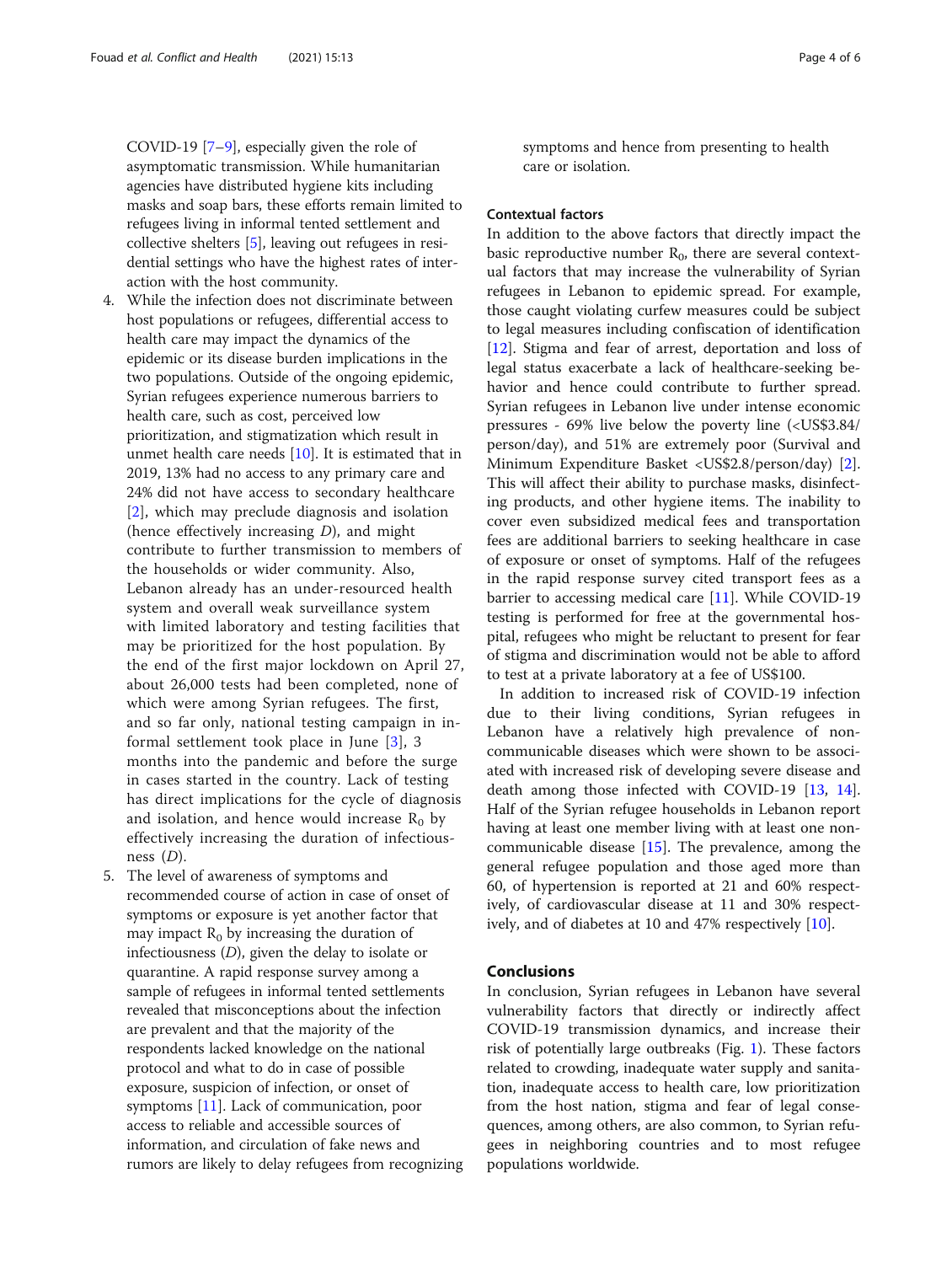<span id="page-4-0"></span>On the other hand, evidence is mounting regarding the protective effect of younger age on COVID-19 transmission dynamics  $[16–18]$  $[16–18]$  $[16–18]$  $[16–18]$ . It is predicted that settings with predominantly younger age cohorts and sizable children populations may experience smaller and relatively slow epidemics, while settings with sizable adult and/or elderly populations are likely to experience large and rapid epidemics in the absence of interventions [[17\]](#page-5-0). With only 2% of the Syrian refugees worldwide being over 60 years of age (2.6% in Lebanon), and as much as 45% being less than 18 years (55% in Lebanon)  $[1]$ , the age structure of this population may be favorable for a smaller epidemic. The younger demographic profile is also a protective factor for the burden of severe disease and mortality among those infected [6, [16](#page-5-0), [17\]](#page-5-0). However, it is not yet clear whether the favorable age structure of refugees will outweigh the other risk factors that modulate high transmission dynamics within refugee populations. Mathematical modelling analyses taking into consideration these opposing factors would be able to predict the true scale and burden of COVID-19 epidemics in specific refugee populations.

However, even if the younger age of refugee populations may play a protective role, this should not lead to complacency. The infection burden in terms of morbidity and mortality has been shown to be not insignificant even among younger age groups. For example, in the US, there was a 19% increase in all-cause mortality among adults aged 25 to 44 years during the pandemic, and COVID-19 accounted for about 40% of this excess mortality [\[19\]](#page-5-0). If a COVID-19 epidemic is established among refugees, it would still cause a heavy toll given all the vulnerability factors and the resource-poor healthcare infrastructure available to this population. Therefore, to prevent exacerbation of the current humanitarian crisis and catastrophic consequences, local and international actors and stakeholders should urgently mobilize and coordinate efforts to prevent the transmission of COVID-19, and mitigate its impact amongst the vulnerable refugee populations globally [[20\]](#page-5-0). Special consideration also needs to be given to refugee populations when prioritizing vaccine deployment. In Lebanon, UNHCR has recently strengthened its preparedness to respond to COVID-19 by implementing a strategy integrated within the national response. This includes setting up isolation facilities, expanding hospital capacity, covering all testing and treatment costs for refugee patients, as well as engaging communities and raising awareness [5]. These efforts need to be sustained and expanded as the country is currently experiencing major epidemic expansion which may have devastating consequences if it affects the refugee population.

#### Abbreviation

COVID-19: Coronavirus disease 2019

#### Acknowledgments

Not applicable.

#### Authors' contributions

FMF co-led the conceptualization of the paper. SM wrote the first draft of the manuscript. HA and LJA conducted the mathematical modelling simulations. GRM co-led the conceptualization of the manuscript and co-wrote the first draft of the manuscript. All authors contributed to discussion and to the writing of the manuscript. All authors have read and approved the final manuscript.

#### Funding

This work was supported by UK Research and Innovation as part of the Global Challenges Research Fund, grant number ES/P010873/1. FMF acknowledges support by the UK Research and Innovation GCRF RESEARCH FOR HEALTH IN CONFLICT (R4HC-MENA); developing capability, partnerships and research in the Middle and Near East (MENA) ES/P010962/1. HA and LJA acknowledge support by NPRP grant number 9–040–3-008 and NPRP grant number 12S-0216-190094 from the Qatar National Research Fund (a member of Qatar Foundation). The statements made herein are solely the responsibility of the authors.

#### Availability of data and materials

Not applicable.

#### Declarations

Ethics approval and consent to participate Not applicable.

#### Consent for publication

Not applicable.

#### Competing interests

The authors declare that they have no competing interests.

#### Author details

<sup>1</sup>Department of Epidemiology and Population Health, Faculty of Health Sciences, American University of Beirut, P.O.Box 11-0236, Riad El Solh, Beirut 1107 2020, Lebanon. <sup>2</sup>Center for Research on Population and Health, Faculty of Health Sciences, American University of Beirut, Beirut, Lebanon. <sup>3</sup> Department of Mathematics, Statistics, and Physics, Qatar University, Doha Qatar. <sup>4</sup>Infectious Disease Epidemiology Group, Weill Cornell Medical College – Qatar, Cornell University, Qatar Foundation - Education City, Doha, Qatar. <sup>5</sup> Department of Healthcare Policy and Research, Weill Cornell Medical College, Cornell University, New York, NY, USA.

#### Received: 30 April 2020 Accepted: 26 February 2021 Published online: 05 March 2021

#### References

- 1. UNHCR. Syria Regional Refugee Response. 2020 Available from: [https://da](https://data2.unhcr.org/en/situations/syria#_ga=2.115689286.1120363714.1587065689-968033415.1586509661) [ta2.unhcr.org/en/situations/syria#\\_ga=2.115689286.1120363714.1587065689-](https://data2.unhcr.org/en/situations/syria#_ga=2.115689286.1120363714.1587065689-968033415.1586509661) [968033415.1586509661.](https://data2.unhcr.org/en/situations/syria#_ga=2.115689286.1120363714.1587065689-968033415.1586509661) Accessed 18 Nov 2020.
- 2. World Food Programme, UNHCR, UNICEF. Vulnerability Assessment of Syrian Refugees in Lebanon (VASyR). 2019 [Available from: [https://reliefweb.int/](https://reliefweb.int/sites/reliefweb.int/files/resources/73118.pdf) [sites/reliefweb.int/files/resources/73118.pdf.](https://reliefweb.int/sites/reliefweb.int/files/resources/73118.pdf) Accessed 18 Nov 2020.
- 3. UNHCR. UNHCR Lebanon COIVD-19 Update 2020 [Available from: [https://](https://reporting.unhcr.org/sites/default/files/UNHCR%20Lebanon%20COVID-19%20Update%20-%2010JUL20_0.pdf) [reporting.unhcr.org/sites/default/files/UNHCR%20Lebanon%20COVID-19%2](https://reporting.unhcr.org/sites/default/files/UNHCR%20Lebanon%20COVID-19%20Update%20-%2010JUL20_0.pdf) [0Update%20-%2010JUL20\\_0.pdf.](https://reporting.unhcr.org/sites/default/files/UNHCR%20Lebanon%20COVID-19%20Update%20-%2010JUL20_0.pdf) Accessed 18 Nov 2020.
- 4. Eiset AH, Wejse C. Review of infectious diseases in refugees and asylum seekers—current status and going forward. Public Health Rev. 2017;38(1):22.
- 5. UNHCR. UNHCR's support to Lebanon's COVID-19 response. 2020 [Available from: [https://www.unhcr.org/lb/wp-content/uploads/sites/16/2020/09/](https://www.unhcr.org/lb/wp-content/uploads/sites/16/2020/09/COVID-Dashboard-En-22.09.2020.pdf) [COVID-Dashboard-En-22.09.2020.pdf.](https://www.unhcr.org/lb/wp-content/uploads/sites/16/2020/09/COVID-Dashboard-En-22.09.2020.pdf) Accessed 18 Nov 2020.
- 6. Ayoub HH, Chemaitelly H, Mumtaz G, Seedat S, Awad D, Makhoul M, et al. Characterizing key attributes of COVID-19 transmission dynamics in China's original outbreak: Modelbased estimations. Global Epidemiology. 2020. [https://doi.org/10.1016/j.gloepi.2020.100042.](https://doi.org/10.1016/j.gloepi.2020.100042)